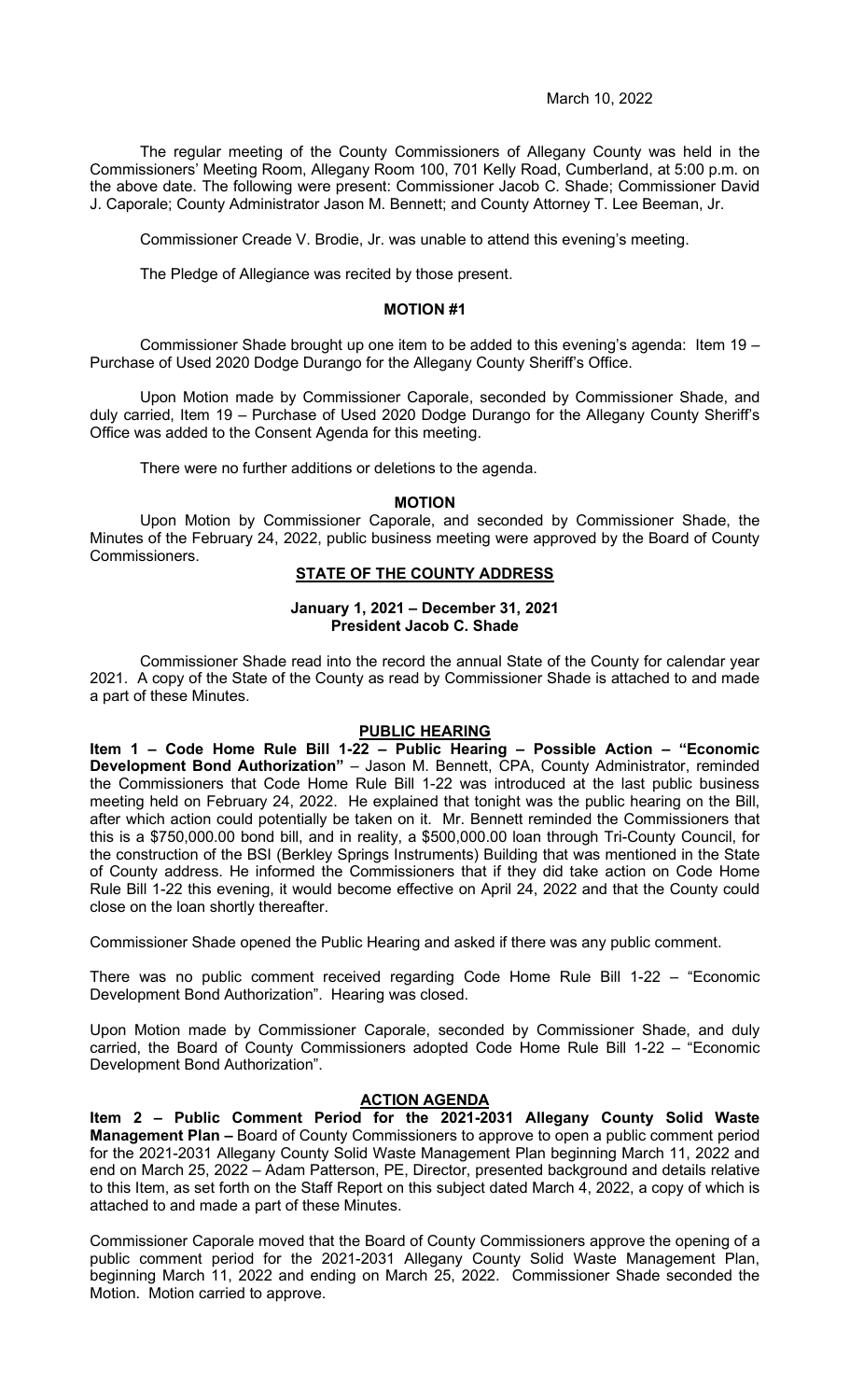# **CONSENT AGENDA**

As recommended by the County Administrator

Upon Motion by Commissioner Caporale, seconded by Commissioner Shade, and Motion carried, the Board of County Commissioners approved and adopted the Consent Agenda as recommended by the County Administrator.

**Item 3 – Resolution 22-2 – Authorizing Resolution for Filing Fiscal Year 2023 Transit Grant Applications –** Board of County Commissioners authorized the County Administrator or the President of the County Commissioners to file an application for transit grants.

**Item 4 – Scattered Sites Housing Program –** Board of County Commissioners approved the acceptance of an offer netting an estimated \$86,600 from Mandy L. Thomas, Cumberland, Maryland, to purchase the property know as 682 Fayette Street, Cumberland, Maryland, Property Tax Account Number 06-005438, and authorized the President of the County Commissioners to sign the closing documents and the deed for the sale of the property.

**Item 5 – Allegany County Community Enhancement Program** – Board of County Commissioners approved giving the Town of Barton \$8,000 from the Allegany County Community Enhancement Program to demolish a dilapidated building located at 19000 North Railroad Street. When the demolition work is completed, the Town plans to construct a small Community Center at that location.

**Item 6 – Allegany County Sheriff's Office American Rescue Plan Funding –** Board of County Commissioners authorized the reallocation of \$9,400 in funds previously allocated from the American Rescue Plan Stimulus funding to purchase technology for the patrol division of the Sheriff's Office to ensure their ability to connect to necessary software and databases, and to collaborate virtually ensuring operational efficiency.

**Item 7 – Allegany County Narcotics Task Force American Rescue Plan Funding –** Board of County Commissioners authorized the use of up to \$21,000 of American Rescue Plan Stimulus Funding to purchase technology and software for the Allegany County Narcotics Task Force unit to improve their operational capacity and investigative efficiency.

**Item 8 – Mexico Farms Waterline Replacement Request Permission to Advertise –** Board of County Commissioners authorized the Department of Public Works to advertise the Mexico Farms Waterline Replacement project, and authorized the President of the County Commissioners to sign appropriate contract documents.

**Item 9 – Corriganville Waterline Replacement Request Permission to Advertise –** Board of County Commissioners authorized the Department of Public Works to advertise the Corriganville Waterline Replacement project, and authorized the President of the County Commissioners to sign appropriate contract documents.

**Item 10 – Klondike Waterline Replacement Request Permission to Advertise –** Board of County Commissioners authorized the Department of Public Works to advertise the Klondike Waterline Replacement project, and authorized the President of the County Commissioners to sign appropriate contract documents.

**Item 11 – Purchase of Special Operations Swift Water Boat –** Board of County Commissioners authorized the Department of Emergency Services to purchase a swift rescue boat from Cumberland Marine Repair, York, Pennsylvania, in the amount of \$17,360, as allocated through the Fiscal Years 2022-2026 Capital Improvement Program.

**Item 12 – Declaration of Surplus Vehicles –** Board of County Commissioners authorized the Allegany County Sheriff's Office to declare a 2007 Dodge Charger, VIN# 2B3KA43G97H708325, and a 2013 Ford Explorer, VIN# 1FM5K8AR2DGA80616 as surplus and dispose of them in accordance with county policy.

**Item 13 – Declaration of Surplus Vehicles –** Board of County Commissioners authorized Allegany County Transit to declare a Fleet #307 International Bus, VIN# 1HVBTAAM2AH263143, and a Fleet #309 International Bus, VIN# 1HVBTAAM6AH263145 as surplus and dispose of them in accordance with county policy.

**Item 14 – Declaration of Surplus Vehicles –** Board of County Commissioners authorized the Department of Public Works to declare a 2001 Chevrolet 1500 Pickup Truck, VIN#<br>1GCEK14W91Z305207, and a 2003 Chevrolet Silverado Pickup Truck, VIN# 1GCEK14W91Z305207, and a 2003 Chevrolet Silverado Pickup Truck, VIN# 1GCHK24U93E181340 as surplus and dispose of them in accordance with county policy.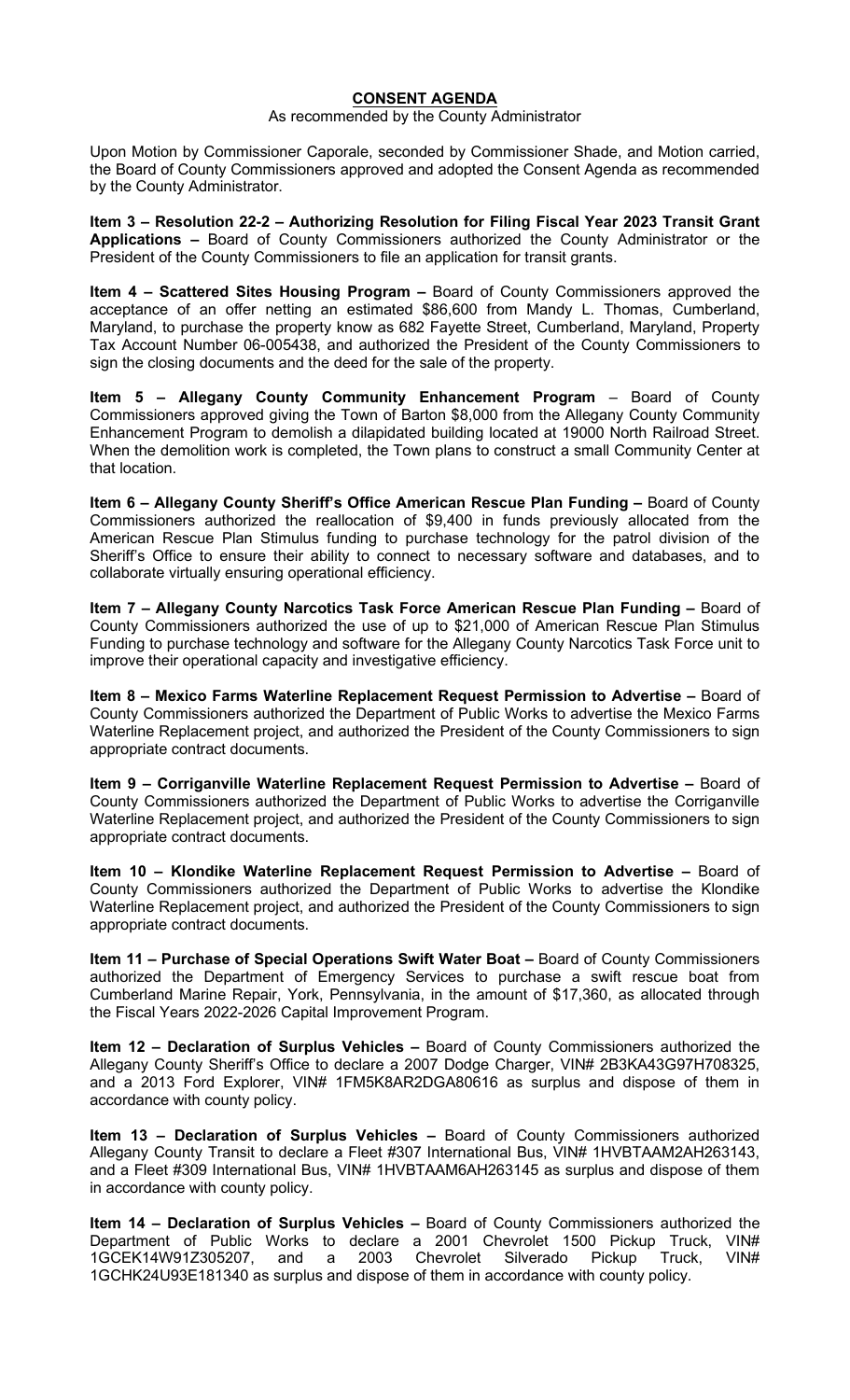**Item 15 – Declaration of Surplus Vehicles –** Board of County Commissioners authorized the Department of Public Works to declare the following vehicles/equipment as surplus and dispose of them in accordance with county policy: 2000 GMC C8500 Dump Truck, VIN# 1GD9T7H1C4YJ525176, a 1996 International 4900 Dump Truck, VIN# 1HTSDAAR4TH369064, a 1986 International 1954 Dump Truck, VIN# 1HTLDTVR5GHA54695, a 2005 Chevrolet 1500 Pickup Truck, VIN# 1GCEK14V55Z297913, a 1993 Case/International 895 Tractor/Mower, VIN# JJE0030668, a 1999 GMC T7500 Vacuum Truck, VIN# 1GDM7C1C1XJ512454, and a Scotchlite/Sign Machine Heat Lamp Application 1PH (Type G1036).

**Item 16 – Declaration of Surplus Vehicles –** Board of County Commissioners authorized the Department of Public Works to declare the following recycle trailers as surplus and dispose of them in accordance with county policy: Trailers with tag numbers LG 55858, LG 75090, LG 05082, LG 68170, LG 14620, LG 84247, LG 05076, LG 10111, and LG 84248.

**Item 17 – Declaration of Surplus Property –** Board of County Commissioners authorized the Department of Public Works to declare a fence and shed located at 18622 Lower Town Creek Road, Oldtown, Maryland, as surplus and allow them to be left on-site for use by Mr. John Teter in exchange for \$300 rent for January 2022.

**Item 18 – Allegany County Board of Zoning Appeals Appointments –** Board of County Commissioners approved the appointment of Donald F. White, Cumberland, Maryland, as a member of the Allegany County Board of Zoning Appeals. His term will expire on September 25, 2024. Also, the Board of County Commissioners approved the appointment of Seth D. Bernard as an alternate member to the Board of Zoning Appeals. His term will expire on September 25, 2023.

**Item 19 – Purchase of Used 2020 Dodge Durango for the Allegany County Sheriff's Office -** Board of County Commissioners approved the purchase of a used 2020 Dodge Durango for the Allegany County Sheriff's Office.

**County Administrator Jason Bennett** had no further comment to make at this evening's meeting.

**County Attorney Lee Beeman** had no further comment to make at this evening's meeting.

# **Commissioners' statements, comments, recognition**

**Commissioner David Caporale** acknowledged that this year's PACE conference was the last one for Senator Edwards, who is retiring. He also congratulated Commissioner Shade on his final State of the County presentation. He thanked Commissioner Shade for his service and friendship and told him that he looked forward to working with him in the future.

**Commissioner Jacob Shade** thanked Commissioner Caporale and remarked that the last four years have been great.

# **Reminders/Upcoming Meetings –**

**Next Public Business Meeting –** Thursday, March 24, 2022, 5:00 p.m.

# **ADJOURNMENT:**

There being no further business to come to the attention of the Board, the meeting was adjourned at 5:20 p.m.

> $\overline{\phantom{a}}$  , which is a set of the set of the set of the set of the set of the set of the set of the set of the set of the set of the set of the set of the set of the set of the set of the set of the set of the set of th Jacob C. Shade, President

True Copy Attest<sup>.</sup>

Cynthia A. Young Recording Secretary

 $\overline{\phantom{a}}$  , where  $\overline{\phantom{a}}$  , where  $\overline{\phantom{a}}$  , where  $\overline{\phantom{a}}$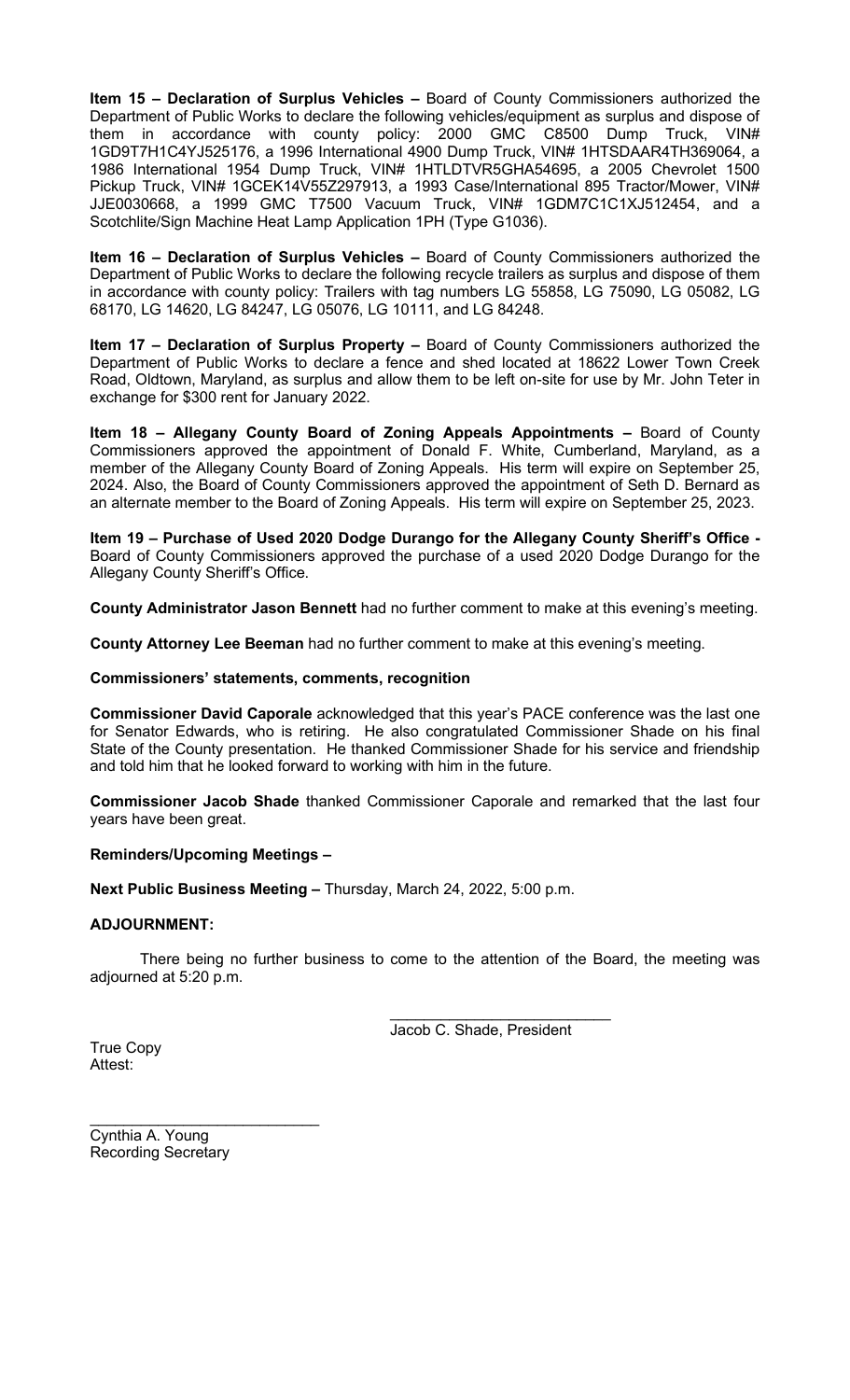

# **ALLEGANY COUNTY, MARYLAND The Board of County Commissioners**

701 Kelly Road Cumberland, MD 21502 T 301 777-5911 F 301 724-6970 www.alleganygov.org

Jacob C. Shade, President Creade V. Brodie, Jr. David J. Caporale

Jason M. Bennett, CPA, County Administrator T. Lee Beeman, Jr., County Attorney

# The Board of County Commissioners of Allegany County

# **State of the County**

# January 1, 2021 - December 31, 2021

As Allegany County and the nation emerge from this pandemic, we are stronger than ever. Due to 8 years of conservative budgeting, we now have a record \$4.2 million surplus, which we will use for the benefit of our residents. Additionally, we have ensured that our \$13.2 million in ARPA/stimulus funding is used for worthy projects and not wasted.

Allegany County invested \$500,000 to upgrade and expand broadband access and service via the Allconet fixed wireless broadband network. Allconet core network speeds were expanded in some areas by 10 times and the deployment of new CBRS 4G/5G LTE technologies provided much higher speed and power to push through the challenging Allegany County terrain. The CBRS technology coupled with deployment of equipment at 6 new sites and 4 new tower sites has enabled new connectivity options in Cash Valley, Flintstone, Mount Savage and Oldtown. We have also committed an additional \$1,000,000 million with the Connect Allegany program scheduled to launch on March 24, 2022 to further address connectivity needs.

Allegany County Department of Emergency Services secured the largest amount of grant money in the history of the Department, over  $\bar{$}1.1$  million. This saves valuable tax dollars and providing state of the art radio and dispatching equipment.

We have more personnel working at the 911 Joint Communications Center than ever before. Working with AFSCME, we secured the largest pay raise for our 911 Dispatchers in the history of the 911 Center. When you call 911, we are getting to residents faster than ever before.

We have more EMS Clinicians working in Allegany County than ever before in the history of Department of Emergency Services. We are now providing 24/7 365 staffing at the Flintstone Fire Department, thus getting to faster now than ever before when you call 911 on the east end of the County.

We have also provided additional staffing at the Cresaptown Fire Department and the Corriganville Fire Department, getting to you faster now than ever before when you call 911. We will be putting a chase car equipped with basic life support 24/7 365 coverage on Route 51 from Cumberland City to Paw Paw.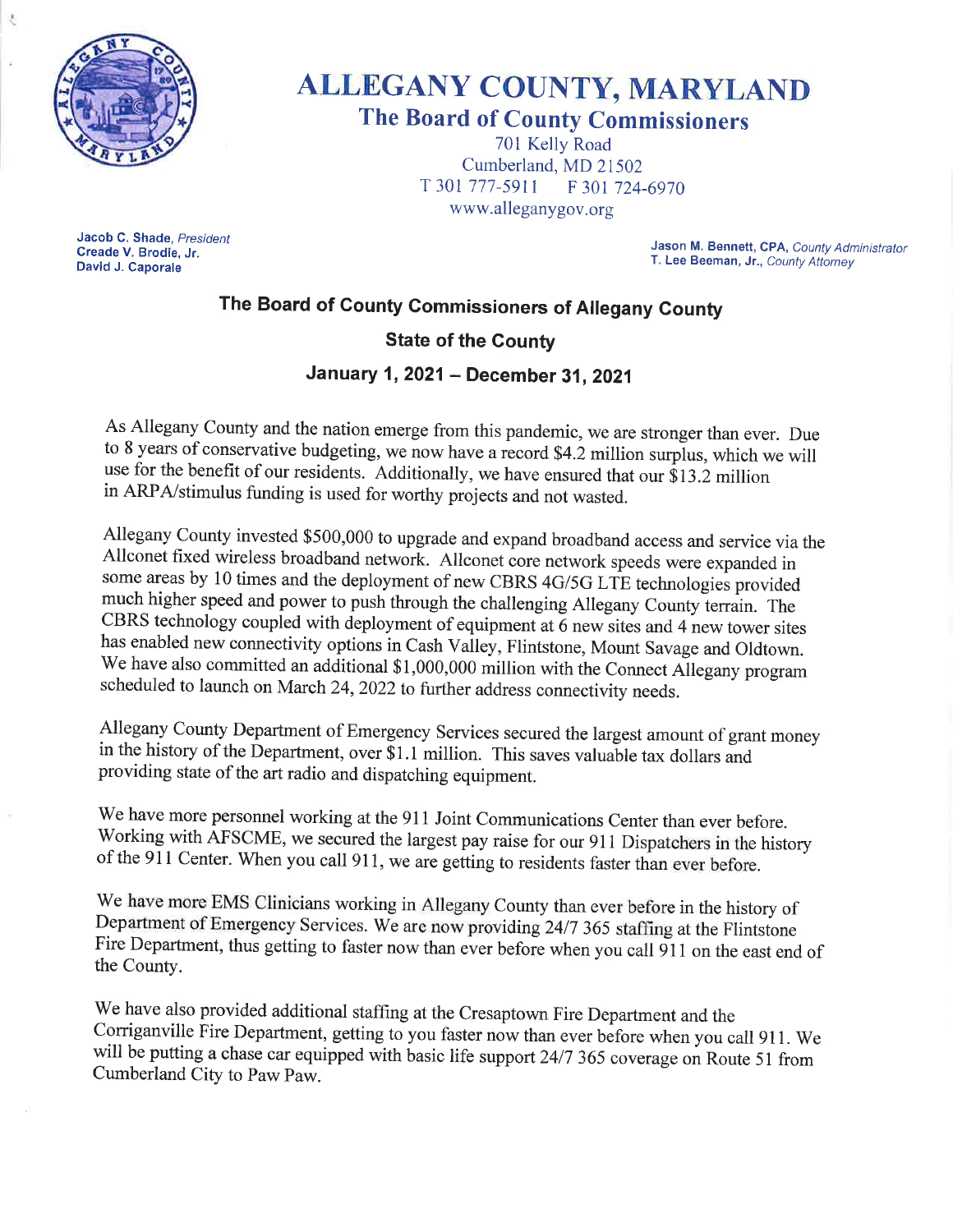We are currently conducting a Compensation & Classification Study through Evergreen Solutions, LLC, to ensure all County classifications reflect their duties and responsibilities and salary range assignments are internally equitable and competitive within our employment market

In the Department of Public Works, the second phase of a multiphase drainage improvement project was completed in Bowling Green for \$275,000.

A Georges Creek Stream Restoration Project was completed near Georges Creek School for \$150,000.

A collaborative effort between Public Works and Economic Development successfully completed the Frostburg Tech Building Project for approximately \$3,400,000.

A Safety improvement project on the GAP were made by incorporating a solar powered lighting system in the Borden Tunnel. The project totaled \$183,000.

The county replaced the Oldtown Roads Garage and Solid Waste/Recycling Site for \$1,200,000.

The LaVale Library Renovation/Addition is well underway, the project total is approximately \$4,400,000 with 90% of the funding coming from the State of Maryland.

Allegany High School Asbestos Abatement was completed for approximately \$1,000,000 and the demolition of the building will be underway soon estimated at \$700,000.

A new location in the Bedford Road area in now served by an Allegany County water system. The project totaled approximately \$600,000.

In Economic Development:

Ground is being cleared for construction of a 193,000 square foot FedEx distribution center. This will be the largest new building in the county since 2004.

The construction of 2<sup>nd</sup> Webstaurant location in Frostburg, MD. We retained 20 jobs and will yield 25-30 new jobs over the next 3 years.

We saw the completion of the new Berkley Springs Instruments (BSI) headquarters in Frostburg. It is a state of the art, 13,000 square foot facility that houses both back office and manufacturing activities.

We gave \$125,000 to the CEDC for the purchase of a property on Messick Road, to be developed by the CEDC at a later date.

An elevating the Outdoor Economy partnership/collaboration with Garrett County and Maryland Department of Commerce, received \$75,000 from ARC to strategically expand upon business attraction specific to outdoor/lifestyle manufacturing. \$25,000 match from Allegany County, Garrett County, and Commerce for \$150,000 total project.

Invest Allegany, a \$2 million matching grant program for capital improvements for businesses located in Allegany County, and our flagship program this year went live on Feb 21st. Grants range from \$20,000 to \$250,000.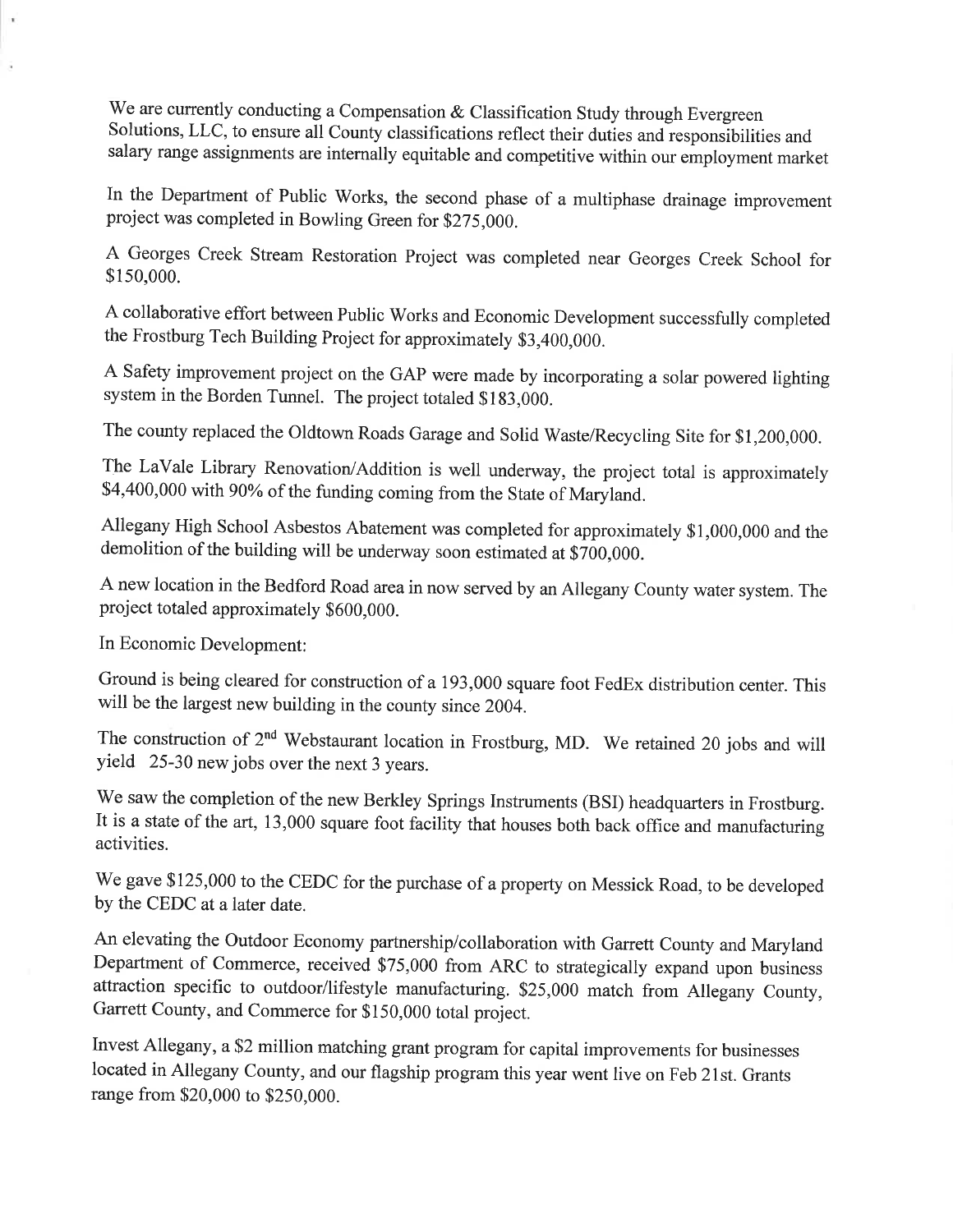The program is designed to encourage direct investment from business owners and to support redevelopment of the downtown sections of Cumberland, Frostburg, and other main streets in Allegany County.

The partnership between Allegany County and the City of Cumberland has never been stronger. Awarded \$365,000 to the CEDC for The Baltimore Street Comprehensive Improvement Program to match \$585,000 of capital grant and DHCD money to inject an additional \$950,000 into downtown Cumberland.

Our P-Tech program is thriving and will graduate first class this year.

The Western Maryland IT Center for Excellence is introducing a new 2 year data analytics program.

To date, out of 24 jurisdictions in the state of Maryland, only six had a flat or positive increase in Tourism Sales and Use Taxes for 2021 vs 2020. Allegany County, was the 2<sup>nd</sup> highest jurisdiction in state for Tourism Sales and Use Tax growth.

Our Tourism economy continues to be resilient and successful in 2021 as we welcomed:

- Nearly 1 million visitors to Rocky Gap Casino Resort
- 330,000 visitors on our two trail systems the Great Allegheny Passage and the C&O **Canal Towpath**
- 47,000 riders on the Western Maryland Scenic Railroad.

We continued to assist our tourism attractions and our hospitality business community through pandemic recovery, while fostering new growth and expansion. Allegany County saw a surge in entrepreneurship in last year:

Tracks and Yaks, Maryland's only rail biking excursion opened in Frostburg.

Wheelzup Adventures, a full-service sporting goods and community and experience focused outfitter, open in Cumberland.

Steam returned to the mountainside, and we are excited for the success of the Western Maryland Scenic Railroad with the fully-restored 1309 steam engine, the largest operating locomotive of its type in the world.

Frostburg's downtown welcomed 9 new businesses and zero closures.

Cumberland's downtown welcomed 13 new businesses.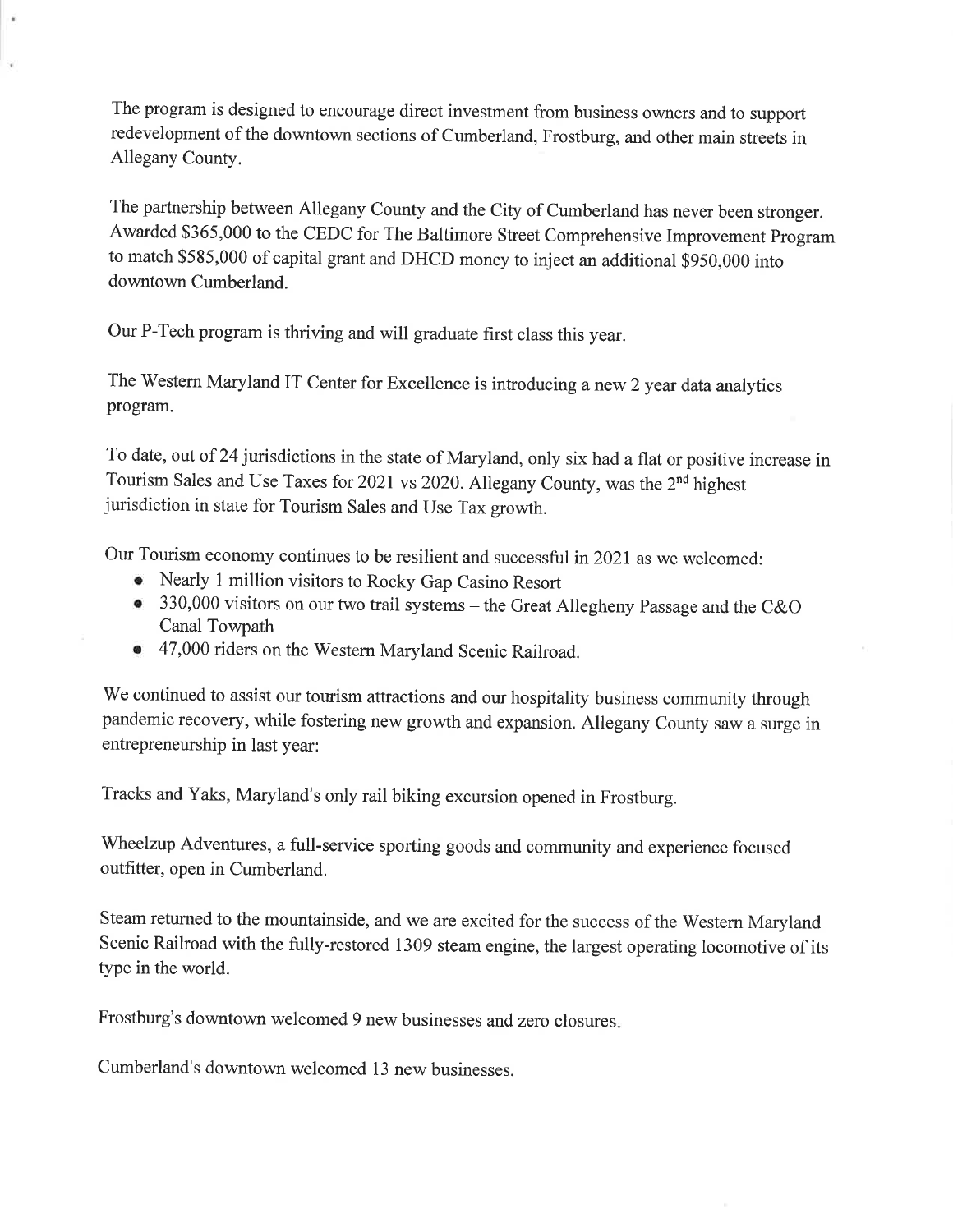Our Tourism Department took home two statewide awards, the Leveraging Partnership Award and Cooperative Partnership Award, during the 40<sup>th</sup> Annual Maryland Travel and Tourism Summit in November.

Great Allegheny Passage Economic Impact Study which revealed the trail system generates \$800,000 in annual economic impact, per mile, equating to \$32 million in Allegany County.

Launched new product development to engage with visitors and create transactional opportunities such as the George Washington Trail 1753 and Donut and Coffee Trail.

Our tourism office continues to work in collaboration with local and regional partners with a focus on product development that will enhance our tourism assets and continue to deliver on quality of life in Allegany County, Maryland.

Allegany County, the City of Cumberland, and Canal Place Preservation and Development Authority have an active agreement to collaborate on the development of the Canal Place River Park Project. The River Park has the potential to transform the downtown, connecting outdoor recreation associated with river usage, generating economic impact while also tackling an environmental cause.

It has been an honor to serve as Allegany County Commissioner over the past 8 years. This is my last State of the County and I want to thank our citizens, county employees, and everyone else that is involved in our community. I can say without a doubt that Allegany County is on the right path and I'm excited to see what comes next. Thank you.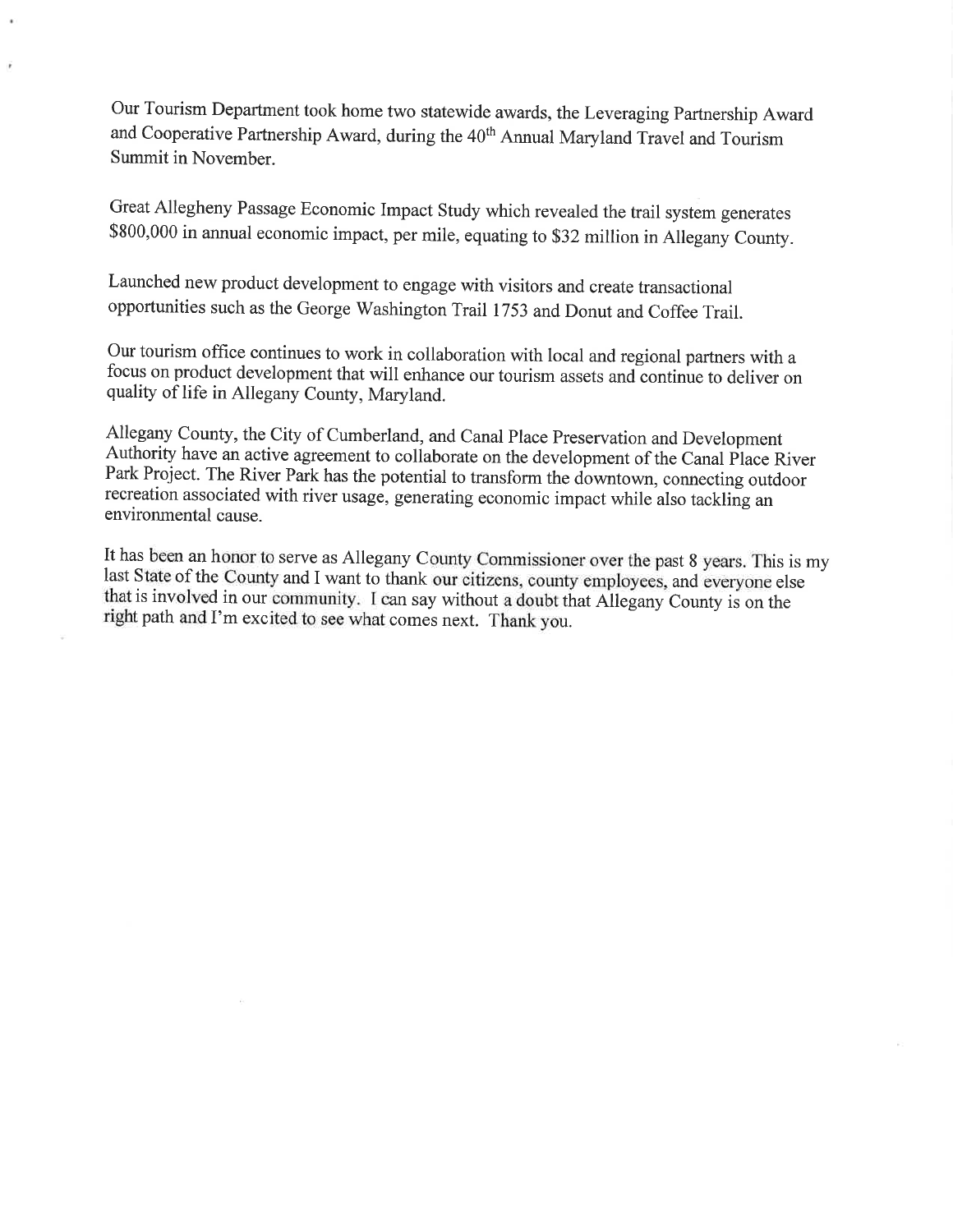

**BOARD OF COUNTY COMMISSIONERS** 

Jacob C. Shade, President

Creade V. Brodie, Jr. David J. Caporale

**ALLEGANY COUNTY** DEPARTMENT OF PUBLIC WO.

701 Kelly Road, Suite 300 Cumberland, MD 21502 301-777-5933 FAX 301-777-2001 http://alleganygov.org

Adam Patterson, P.E. Director of Public Works Daniel S. DeWitt, P.E. County Engineer

# **STAFF REPORT**

| TO:   | Jason Bennett, County Administrator                                                                   |
|-------|-------------------------------------------------------------------------------------------------------|
| FROM: | Brynn Laird, P.E., Engineer III 16                                                                    |
| CC:   | Adam Patterson, P.E., Director of Public Works $\alpha^{abc}$                                         |
|       | Jinny Warn, Recycling Coordinator                                                                     |
| DATE: | March 4, 2022                                                                                         |
| RE:   | Public Comment Period for the Allegany County<br>Solid<br><b>Waste</b><br>Management Plan 2021 - 2031 |

For the Agenda of March 10, 2022, Public Meeting

#### $1.$ **BACKGROUND**

The Allegany County Solid Waste Management Plan provides a system of resource recovery and solid waste disposal which will handle the County's current and anticipated future volume of solid waste as economically as possible while ensuring that public health, safety, and environmental quality are protected. The Plan follows the MDE requirements per Sections 9-503, 9-505, and 9-1703 of the Environment Article, Annotated Code of Maryland, and Code of Maryland Regulations (COMAR) 26.03.03.

The 2021 revision of the County's Solid Waste Management Plan was prepared by the Department of Public Works with input from the Solid Waste Management Board. Subsequently, the Board approved a draft Plan for submission to the MDE for initial review. The comments received from the MDE have been addressed and the Board has approved a final draft Plan. Before the Plan can be adopted by the Allegany County Commissioners, a public comment period must be held in order to comply with Section 9-506 (1) of the Environment Article, Annotated Code of Maryland. The public comment period will begin on March 11, 2022 and end on March 25, 2022. The draft Solid Waste Management Plan 2021 - 2031 will be posted on the County's website. Comments and questions can be emailed to the Recycling Coordinator at recycling@alleganygov.org.

A summary of the 2021 revision of the Plan is as follows: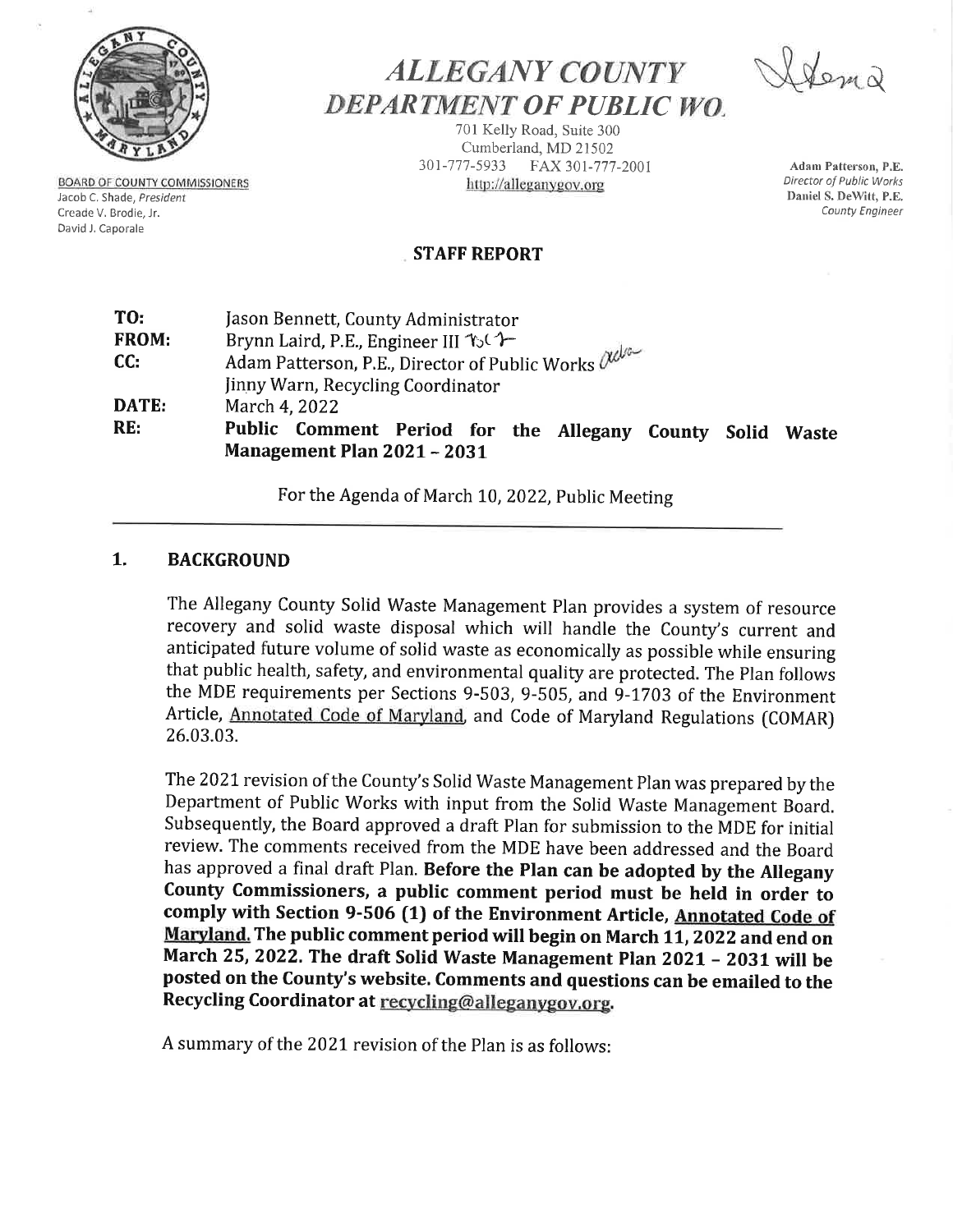$\mathbf{L}$ **Items Not Changed** 

 $_{\odot}$  –  $^{\rm V}$ 

- a. Reduce, Reuse, Recycle/Compost, and Landfill hierarchy in waste disposal.
- b. Acknowledgement that a properly sited and permitted Land Clearing Landfill and/or Solid Waste Transfer Station, be it privately- or publicly-owned, is not inconsistent with the County's Solid Waste Management Plan.
- II. Items Added or Changed
	- a. In 2019, the State of Maryland enacted House Bill 929 which includes the requirement that counties include office building recycling to Plan. See Section 3.7.2.
	- b. Mountainview Landfill, Inc. is now owned by Noble Environmental. Noble Environmental has expressed preliminary interest in possibly expanding the landfill beyond its current permitted footprint, which is expected to reach capacity in 2023. Allegany County has entered into an agreement with Western Maryland Waste Systems, LLC, a subsidiary of Waste Management, to haul Allegany County solid waste to the Mostoller Landfill near Somerset, PA, via their recently acquired Transfer Station near Cresaptown, MD, until year 2035.
	- c. Updated references to 2014 Comprehensive Plan and 2018 Zoning.
- III. **Key Recommendations** 
	- a. A consolidation of recycling collection sites should be implemented to collect a more comprehensive suite of materials at each site, better secure sites to minimize contamination and theft, maximize accessibility, and increase participation.
	- b. Allegany County should establish a satellite mulch and yard trimmings collection site at Mountainview Landfill or other location in the western side of the County.
	- c. In the absence of state grant funding, Allegany County should sponsor annual or biennial fee-based resident tire event.
	- d. Allegany County should sponsor annual or biennial Too Toxic to Trash Events, formerly known as Household Hazardous Waste Events, Grant funding and sponsorships from municipalities, solid waste haulers, and other organizations will be sought to keep the event costs down for Allegany County.
	- e. The County should implement a licensing procedure with minimum qualifications for collectors/haulers of commercial and municipal solid waste and recyclables in Allegany County.
	- f. The County Zoning Ordinance and building permit process should be revised to address the following issues:
		- i. Requirement that the building permit application process for all new commercial, industrial, institutional, and multi-family development require the applicant to complete a Construction Site Waste Management Statement to identify the proposed waste collection location, both during and after construction, and any recycling facilities and/or recycling planned for the development.